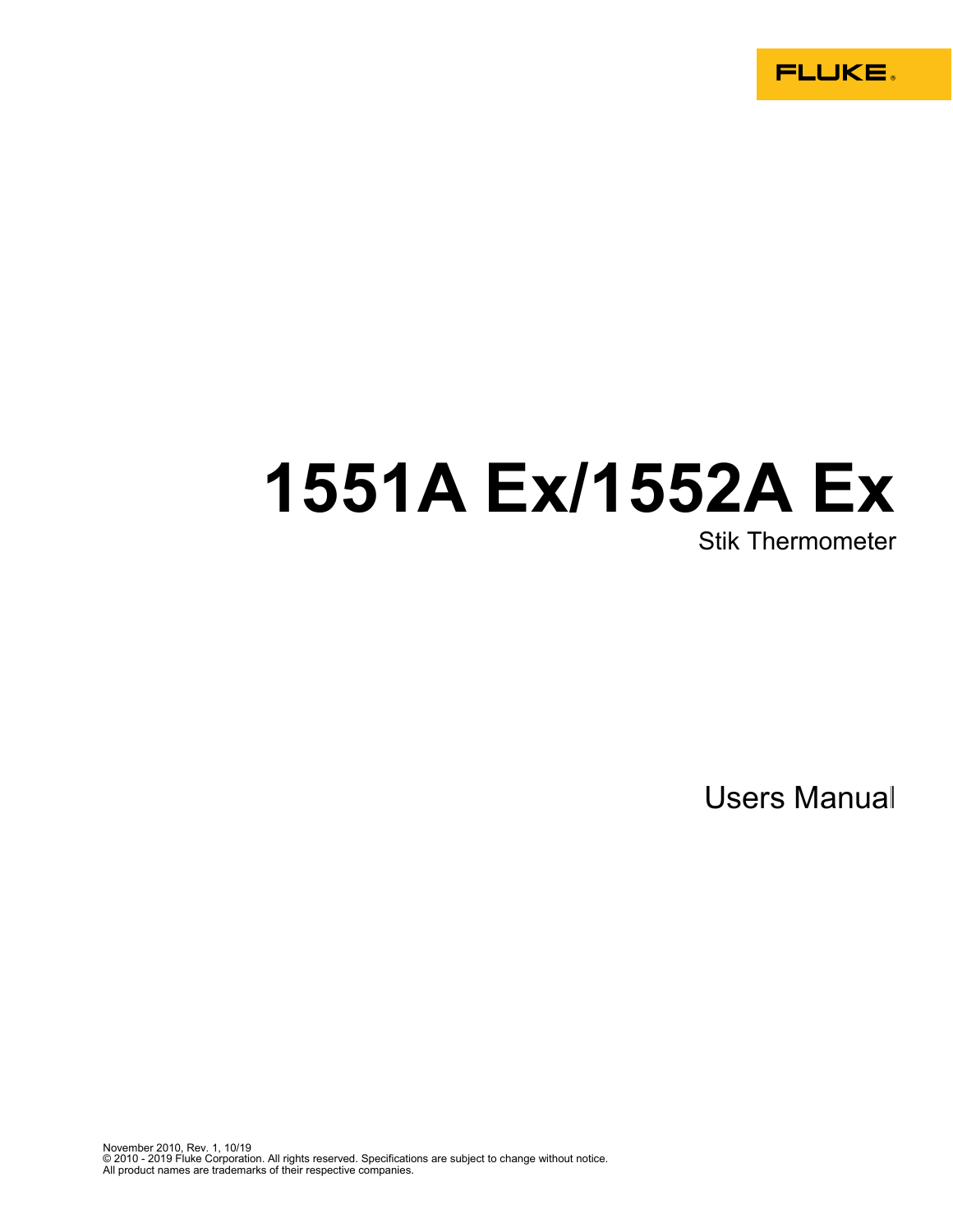#### **LIMITED WARRANTY AND LIMITATION OF LIABILITY**

Each Fluke product is warranted to be free from defects in material and workmanship under normal use and service. The warranty period is one year and begins on the date of shipment. Parts, product repairs, and services are warranted for 90 days. This warranty extends only to the original buyer or end-user customer of a Fluke authorized reseller, and does not apply to fuses, disposable batteries, or to any product which, in Fluke's opinion, has been misused, altered, neglected, contaminated, or damaged by accident or abnormal conditions of operation or handling. Fluke warrants that software will operate substantially in accordance with its functional specifications for 90 days and that it has been properly recorded on non-defective media. Fluke does not warrant that software will be error free or operate without interruption.

Fluke authorized resellers shall extend this warranty on new and unused products to end-user customers only but have no authority to extend a greater or different warranty on behalf of Fluke. Warranty support is available only if product is purchased through a Fluke authorized sales outlet or Buyer has paid the applicable international price. Fluke reserves the right to invoice Buyer for importation costs of repair/replacement parts when product purchased in one country is submitted for repair in another country.

Fluke's warranty obligation is limited, at Fluke's option, to refund of the purchase price, free of charge repair, or replacement of a defective product which is returned to a Fluke authorized service center within the warranty period.

To obtain warranty service, contact your nearest Fluke authorized service center to obtain return authorization information, then send the product to that service center, with a description of the difficulty, postage and insurance prepaid (FOB Destination). Fluke assumes no risk for damage in transit. Following warranty repair, the product will be returned to Buyer, transportation prepaid (FOB Destination). If Fluke determines that failure was caused by neglect, misuse, contamination, alteration, accident, or abnormal condition of operation or handling, including overvoltage failures caused by use outside the product's specified rating, or normal wear and tear of mechanical components, Fluke will provide an estimate of repair costs and obtain authorization before commencing the work. Following repair, the product will be returned to the Buyer transportation prepaid and the Buyer will be billed for the repair and return transportation charges (FOB Shipping Point).

THIS WARRANTY IS BUYER'S SOLE AND EXCLUSIVE REMEDY AND IS IN LIEU OF ALL OTHER WARRANTIES, EXPRESS OR IMPLIED, INCLUDING BUT NOT LIMITED TO ANY IMPLIED WARRANTY OF MERCHANTABILITY OR FITNESS FOR A PARTICULAR PURPOSE. FLUKE SHALL NOT BE LIABLE FOR ANY SPECIAL, INDIRECT, INCIDENTAL, OR CONSEQUENTIAL DAMAGES OR LOSSES, INCLUDING LOSS OF DATA, ARISING FROM ANY CAUSE OR THEORY.

Since some countries or states do not allow limitation of the term of an implied warranty, or exclusion or limitation of incidental or consequential damages, the limitations and exclusions of this warranty may not apply to every buyer. If any provision of this Warranty is held invalid or unenforceable by a court or other decision-maker of competent jurisdiction, such holding will not affect the validity or enforceability of any other provision.

Fluke Corporation P.O. Box 9090 Everett, WA 98206-9090 U.S.A.

Fluke Europe B.V. P.O. Box 1186 5602 BD Eindhoven The Netherlands

ООО «Флюк СИАЙЭС»

125167, г. Москва, Ленинградский проспект дом 37, корпус 9, подъезд 4, 1 этаж

11/99

To register your product online, visit register.fluke.com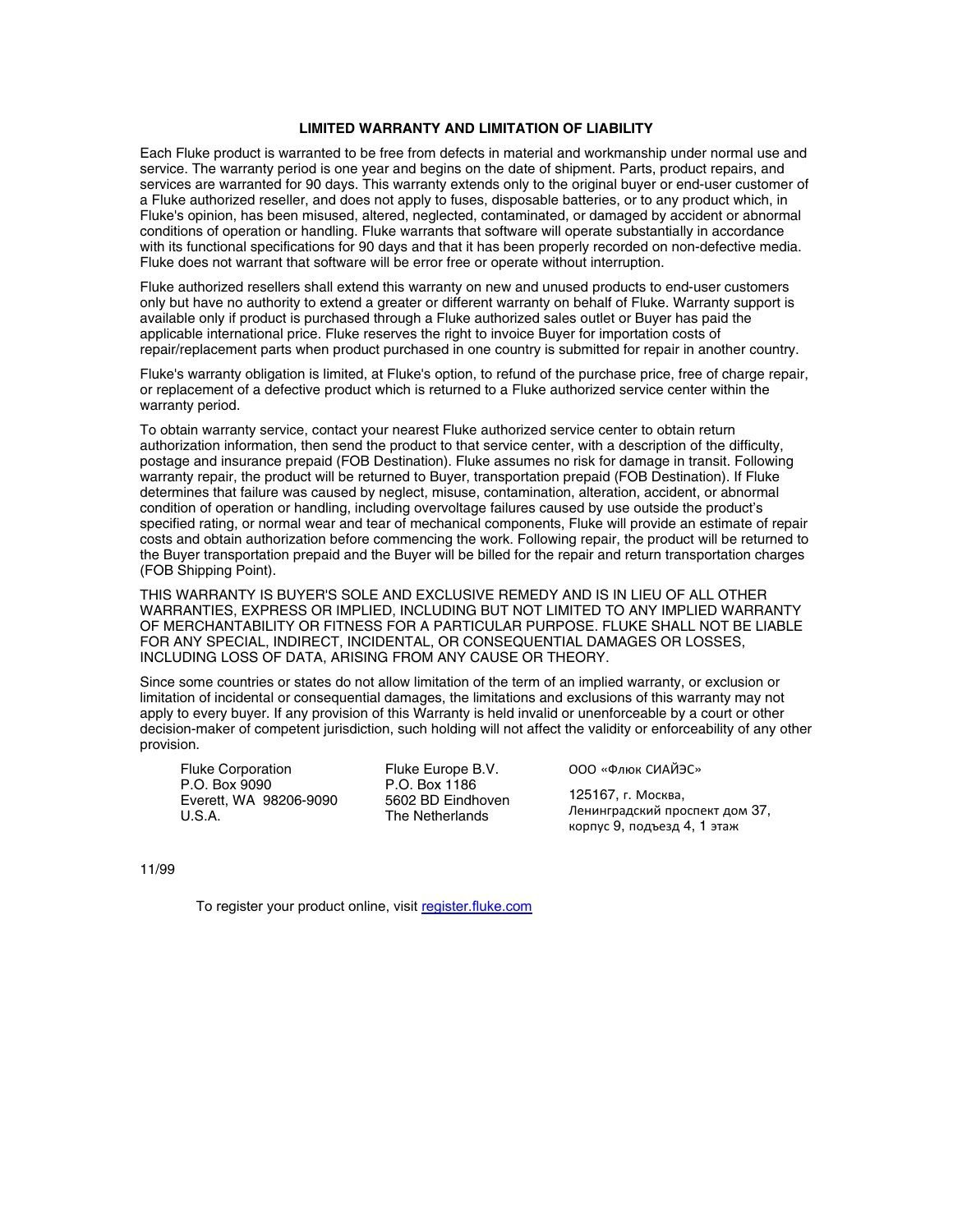## **Table of Contents**

**Title** 

## Page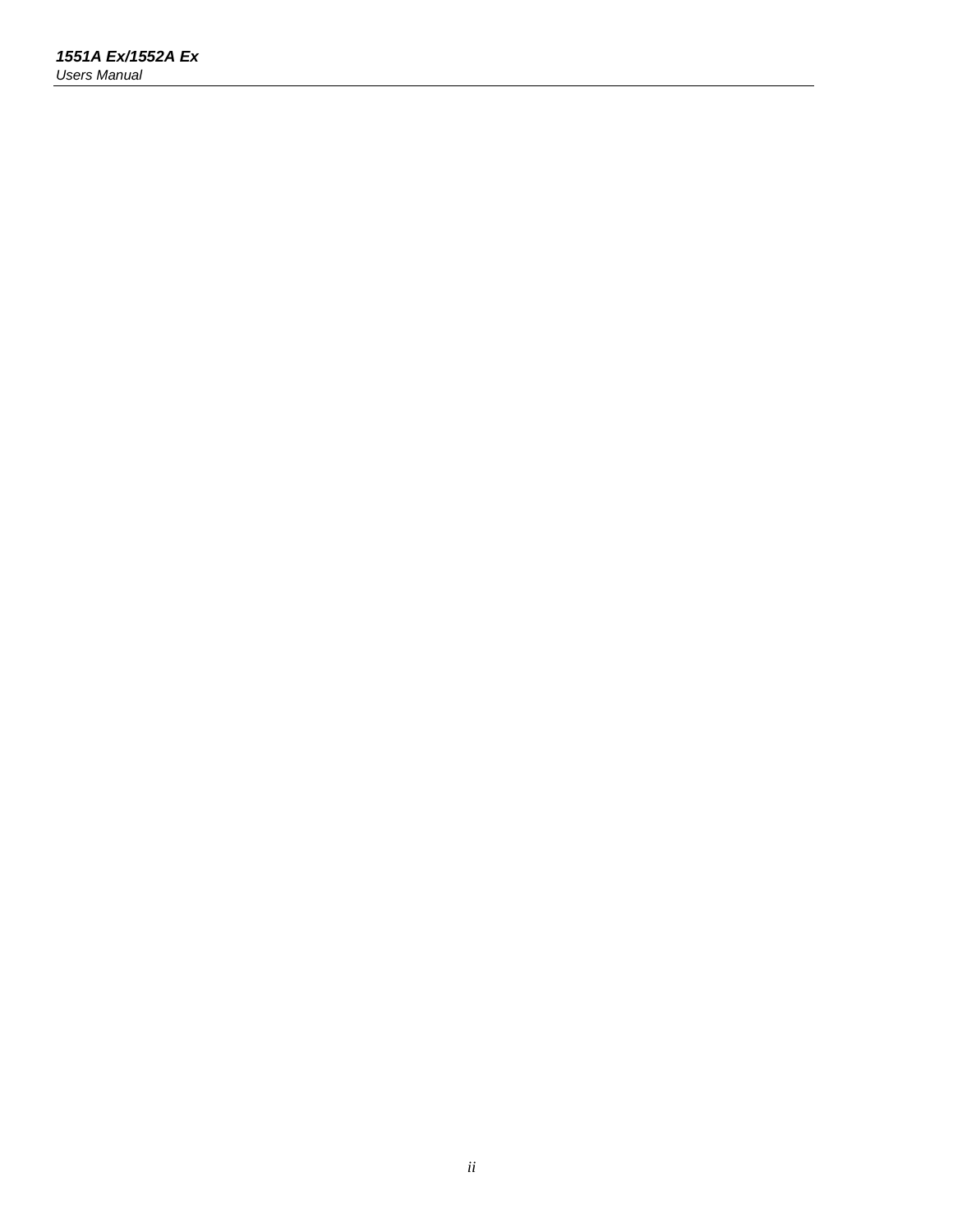## *Introduction*

The Stik Thermometer (the Product or the Probe) is a precision digital thermometer that can be used as an alternative to mercury liquid-in-glass (LIG) thermometers. It can also be used as a reference standard for other types of digital or analog thermometers. Because of its intrinsically safe certification, it can be used in many of the same hazardous locations as analog thermometers.

When you receive the Product, check that it is intact. The batteries are factory installed. Keep the shipping materials until you have made sure that there is no concealed damage.

#### *Features*

This section tells you about the features of the Product.

- The 1551A Ex Probe contains a fast-responding thin-film sensor that makes accurate measurements quickly and with minimal immersion depth. The Probe is available in three versions:
	- 4.8 mm  $x$  229 mm (3/16 in.  $x$  9 in.)
	- 6.35 mm x 305 mm  $(1/4 \text{ in. x } 12 \text{ in.})$
	- 6.35 mm x 508 mm  $(1/4 \text{ in. x } 20 \text{ in.})$
- The 1552A Ex Probe contains a stable, wire-wound platinum sensor with a 6.35 mm  $x$  305 mm (1/4 in.  $x$  12 in.) length sheath.

A rotatable probe mount lets the display module be turned horizontally or vertically.

A unique feature of the Product is the trend indication arrows. You can configure the arrows to show when the measurements are adequately stable to record a result.

The auto-off feature gives extended battery life of 300 hours maximum. The typical user may only have to change the batteries a few times a year.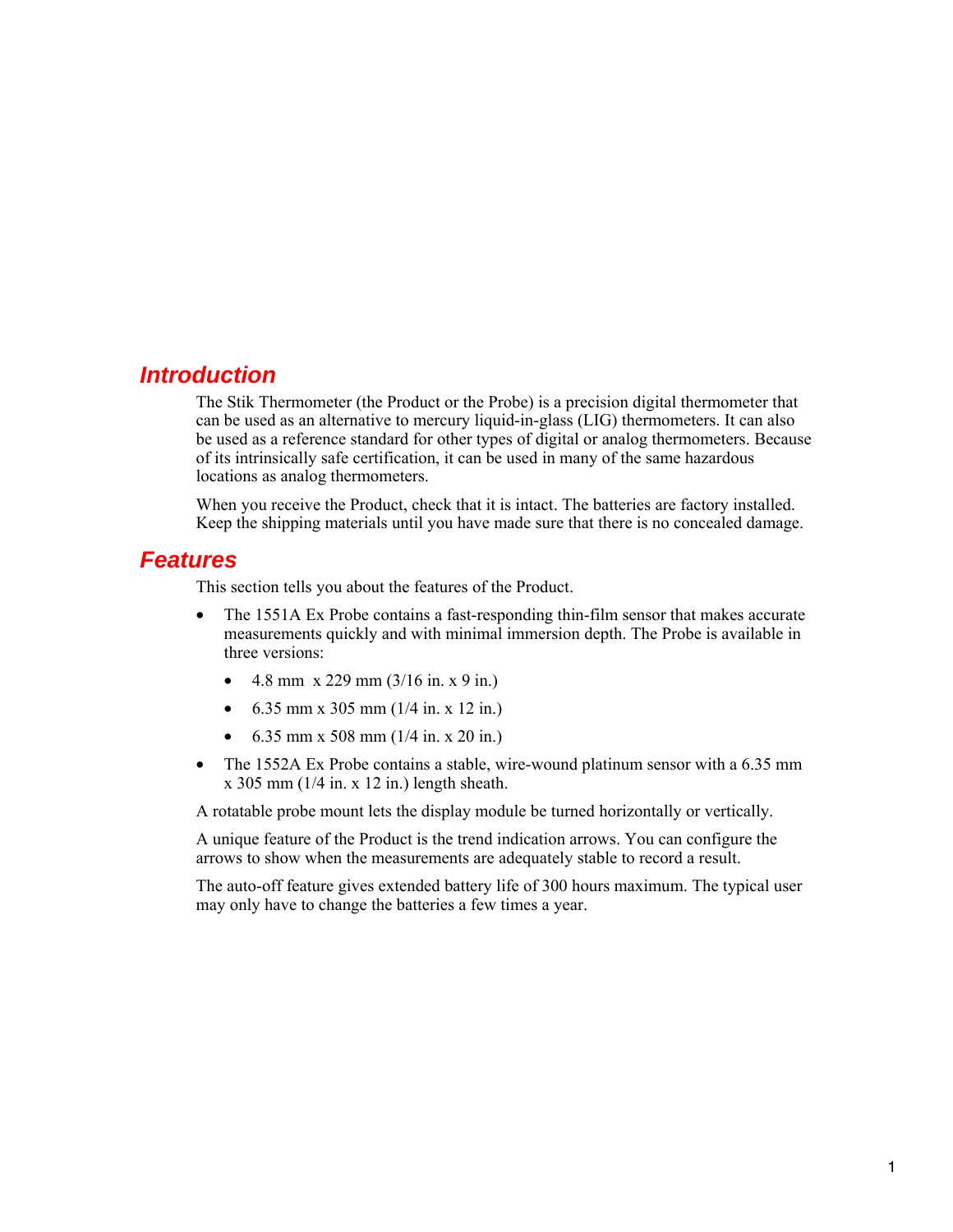Added features let you tailor the Product for specific applications.

These features include:

- $\bullet$   $\pm 0.05$  °C accuracy over full range
- Intrinsically safe
- Display temperature in  $^{\circ}$ C or  $^{\circ}$ F
- Temperature trend indicator
- User-selectable resolution (0.1, 0.01, 0.001)
- Large LCD with backlight
- 300 hour battery life
- Percent battery life and low-battery indicator
- NVLAP accredited calibration (NIST traceable)

## *How to Contact Fluke*

To contact Fluke, call one of the following telephone numbers:

- Technical Support USA: 1-800-44-FLUKE (1-800-443-5853)
- Calibration/Repair USA: 1-888-99-FLUKE (1-888-993-5853)
- Canada: 1-800-36-FLUKE (1-800-363-5853)
- Europe:  $+31$  402-675-200
- Japan:  $+81-3-6714-3114$
- Singapore:  $+65-6799-5566$
- China:  $+86-400-921-0835$
- Brazil:  $+55-11-3530-8901$
- Anywhere in the world:  $+1-425-446-5500$

Or, visit Fluke's website at www.fluke.com.

To register your product, visit http://register.fluke.com.

To see, print, or download the latest manual supplement, visit http://us.fluke.com/usen/support/manuals.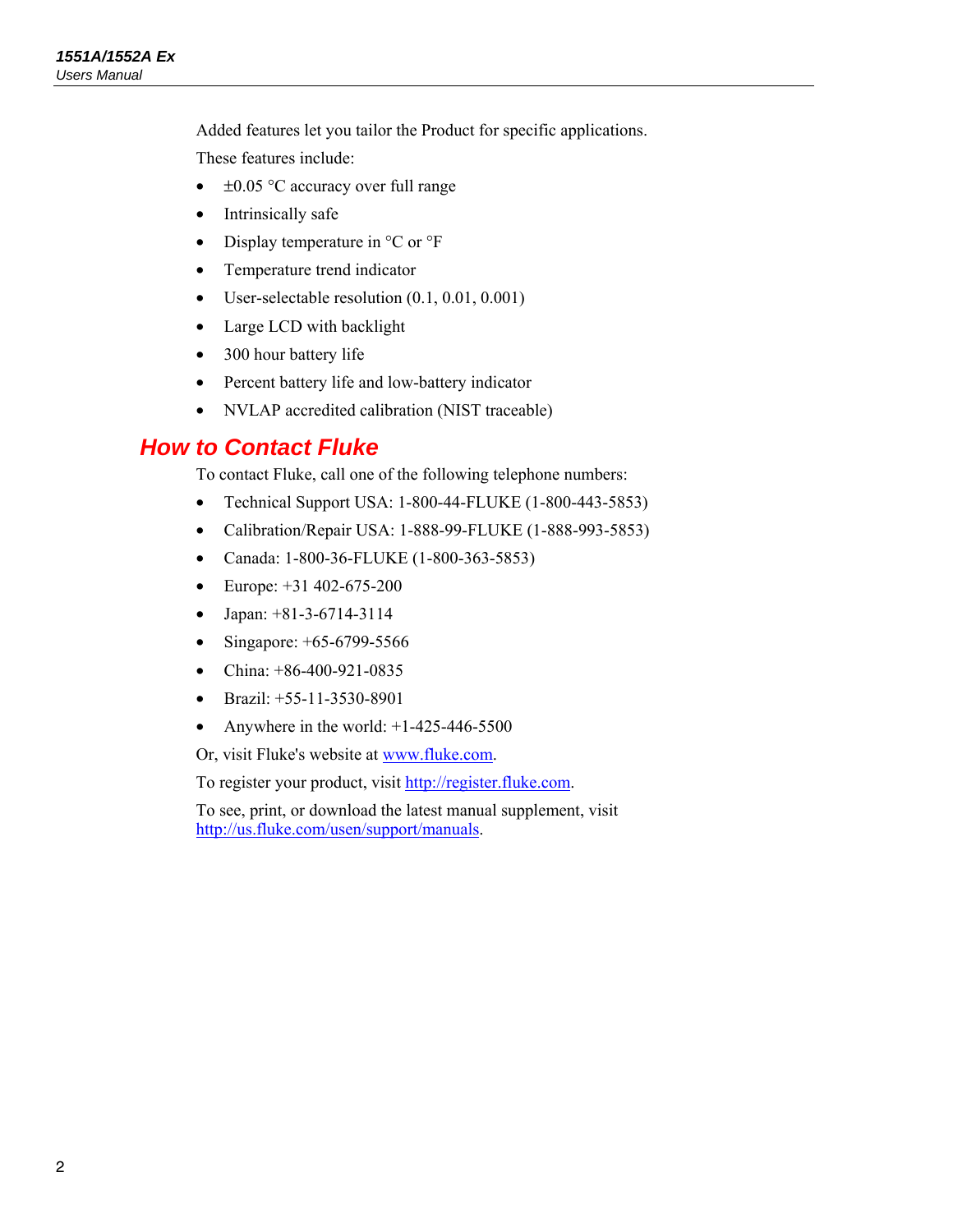## *Safety Information*

A **Warning** identifies conditions and actions that pose hazard(s) to the user. A **Caution** identifies conditions and procedures that could cause Product damage, equipment under test damage, or permanent loss of data.

General Safety Information is in the printed Safety Information document that ships with the Product and at www.Fluke.com. More specific safety information is listed where applicable.

If the Product overheats or is exposed to sudden physical shock, examine it for damage that can cause a safety risk. If possible, compare the displayed temperature to a known reference before Product use. If not sure, send the Product to Fluke Corporation. Refer to "How to Contact Fluke".

Substitution of components will impair suitability for hazardous locations.

#### *Ex Safety Information*

This manual contains data and safety regulations that must be followed for safe, reliable use of the Product in hazardous areas under the detailed conditions. If you do not follow these instructions, personal injury or Product damage can occur. Violation of applicable legislation can also occur. Read the full manual before you use the Product. To make sure of safe Product operation, fully follow all instructions and warnings in the manual. If you are not sure (due to translation and/or printing errors), refer to the English manual.

An "Ex-hazardous area," as used in this manual, refers to an area made hazardous by the possible presence of flammable or explosive vapors. These areas are also referred to as "hazardous locations."



**gjo006.bmp** 

## *Operation*

#### *Immersion Depth and Usage*

#### W**Caution**

**To prevent possible damage to the Product or to equipment under test, do not immerse the Probe beyond the maximum immersion depth. This may damage its internal electronics.** 

The Product must be adequately immersed in the medium to make an accurate temperature measurement.

Allow enough time for the Probe to stabilize before recording measurements. Use the Stability Display to determine when the Probe has stabilized.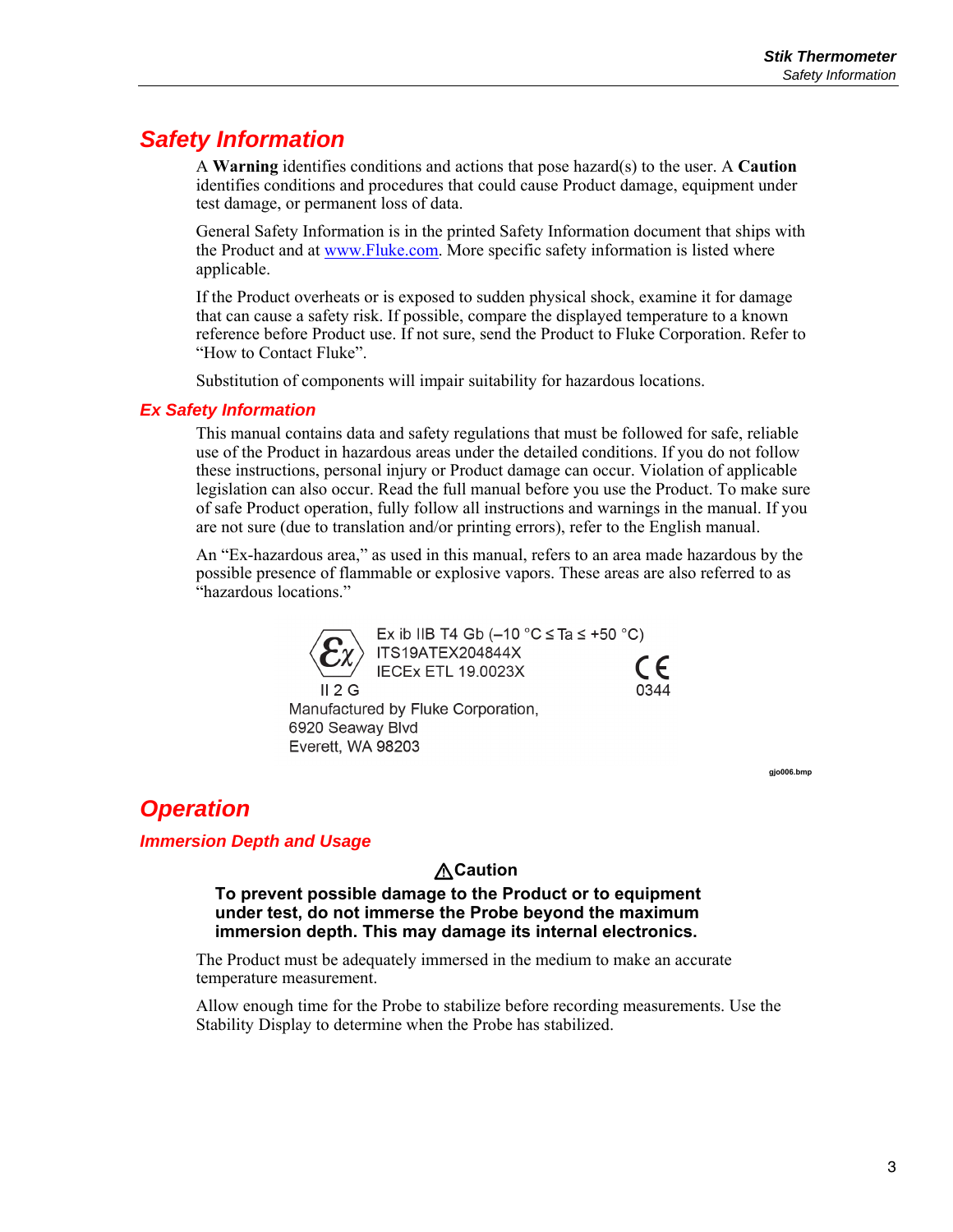Probe sensor length is shown in Figure 1.



#### **Figure 1. Probe Measurements**

• The minimum required immersion depth depends on the type of medium (wet or dry) as shown in Table 1. These figures should result in immersion errors of  $\leq 0.005$  °C in most cases. Actual results depend on the type and form of the surrounding materials.

|  | Table 1. Minimum Immersion Depth |  |
|--|----------------------------------|--|
|  |                                  |  |

| <b>Medium</b>                                          | <b>Minimum Immersion Depth</b> |
|--------------------------------------------------------|--------------------------------|
| Wet (liquid bath, thermowell with thermal<br>compound) | 70 mm (2.8 in.)                |
| Dry (dry-well, thermowell without thermal<br>compound) | 120 mm $(4.8$ in.)             |

- The maximum immersion depth for the  $1551A Ex$  is  $50 \text{ mm}$  (2 in) less than the total length. Make sure the last 50 mm of Probe, nearest to the internal electronics of the device, are not put into the heat source.
- The maximum immersion depth for the 1552A Ex is 75 mm (3 in) less than the total length. Make sure the last 75 mm of the Probe, nearest to the internal electronics of the device, are not put into the heat source.

See Figure 2.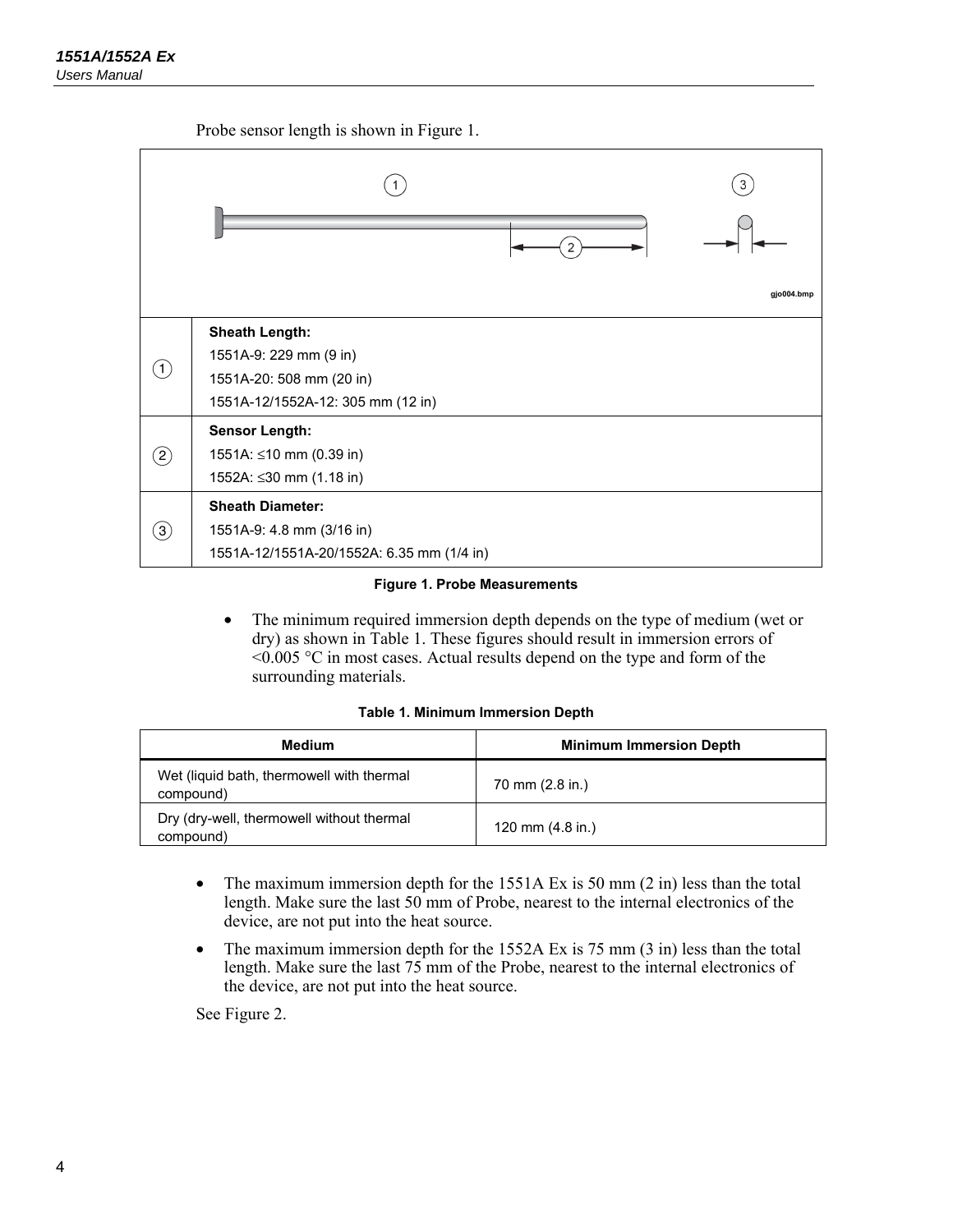

**Figure 2. Maximum Immersion Depth** 

#### *Time Constant*

The different probe sizes of the Thermometer exhibit different settling time constants. This parameter describes the time it takes for the Thermometer to change 63 % toward its final temperature (see ASTM E644). The time constant depends on the diameter of the metal sheath of the Thermometer. Typical time constants are given in Table 2.

| <b>Sheath Diameter</b> | <b>Time Constant</b> |
|------------------------|----------------------|
| 4.8 mm $(3/16$ in.)    | 14 seconds           |
| 6.35 mm $(1/4$ in.)    | 21 seconds           |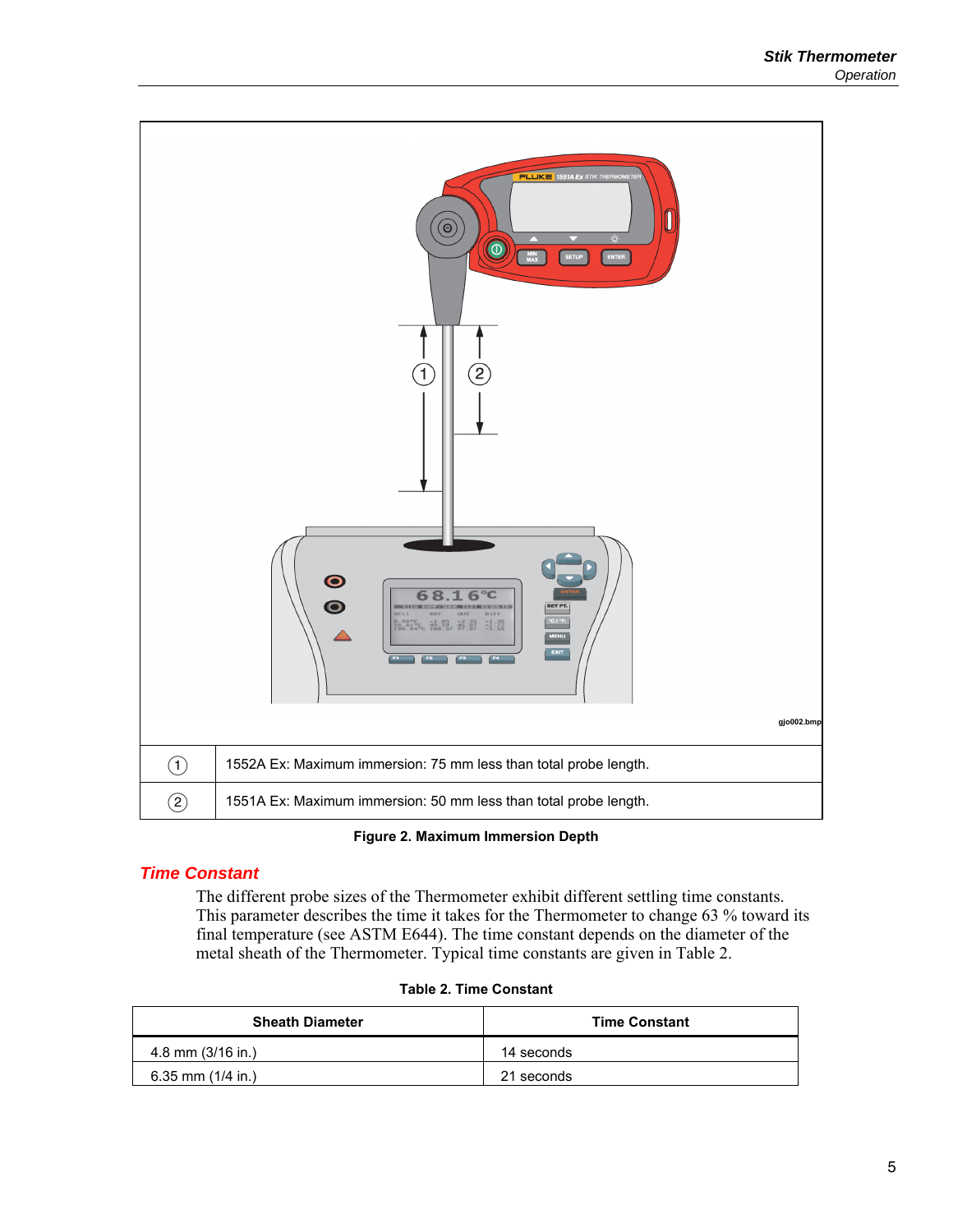#### *Display and Controls*

The Display and Controls are explained below and in the Setup and Configuration section. See Figure 3.



**Figure 3. Display and Controls**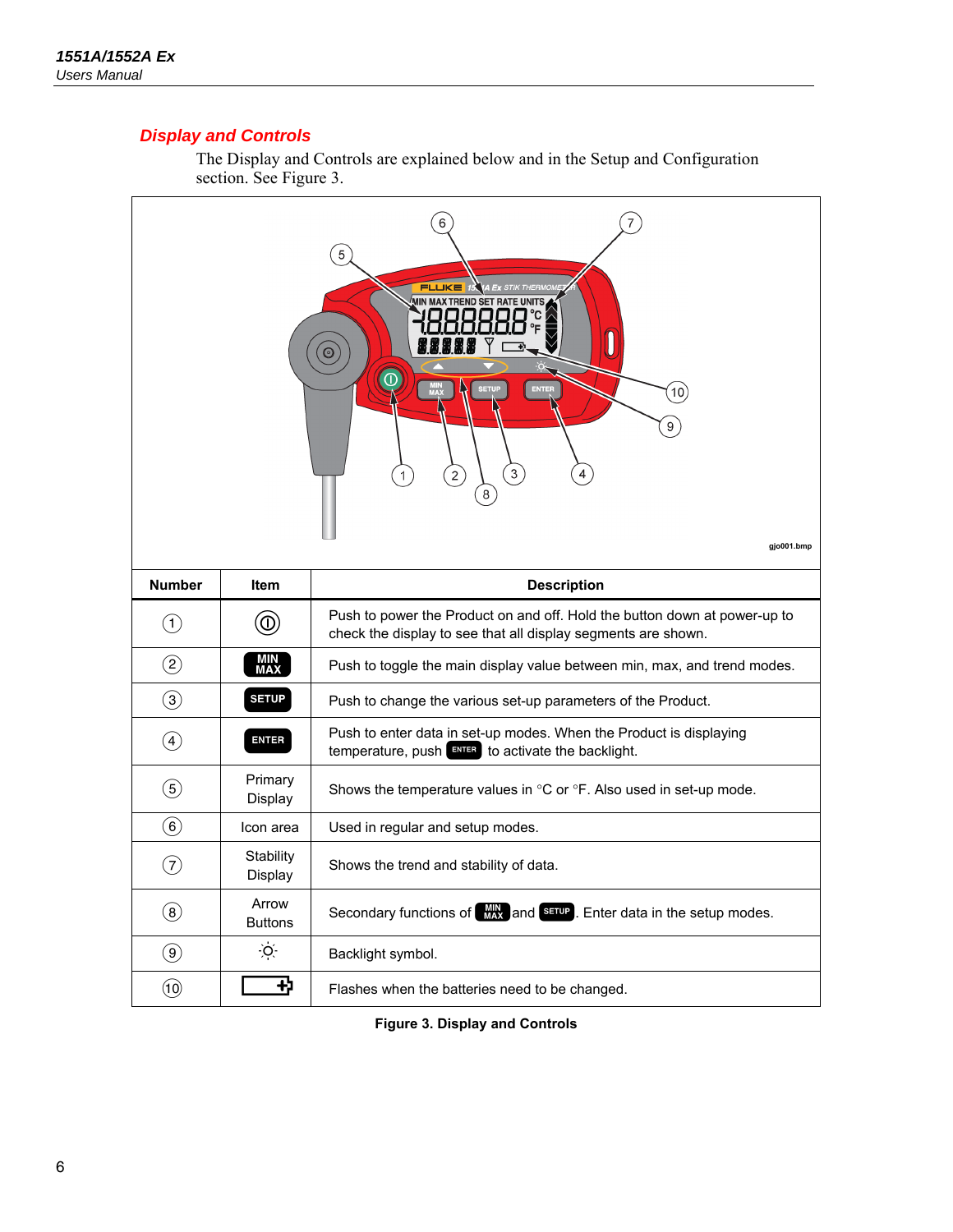#### *Primary Display*

Push **Ato toggle the numeric display between the current reading, minimum,** maximum, and 1-minute trend values in  $\rm{^{\circ}C}$  or  $\rm{^{\circ}F}$  as calculated since power up or since the last reset of values. Push and hold the **A** button for 2 seconds until "**CLR**" shows to reset the MIN/MAX/TREND values.

#### *Stability Display*

The Stability Display shows the general stability level relative to a user-configurable stability limit. There are four presets for stability shown in  $\rm{^{\circ}C}$  or  $\rm{^{\circ}F}$  (0.01, 0.1, 1.0, or 10.0). When the limit is exceeded, it also shows the general direction in which the readings are presently moving. The stability level is calculated from a moving sample window of 6 seconds, with the value extrapolated to a 1-minute time base.

Segments are turned on to indicate the stability level as follows:

- Center only (stable) when half of the 1-minute trend value is less than or equal to the stability limit, i.e. maximum deviation -limit to +limit.
- Center plus one arrow up or down (depending on the trend) when half of the 1minute trend value is greater than the stability limit and is less than or equal to twice the stability limit.
- Center plus two arrows up or down (depending on the trend) when half of the 1minute trend value is greater than twice the stability limit and is less than or equal to three times the stability limit.
- Center plus three arrows up or down (depending on the trend) when half of the 1 minute trend value is greater than three times the stability limit.

#### *Setup and Configuration*

Push SETUP to enter the setup modes. Inside the setup modes the buttons work as follows:

 $\Box$  Exit to the main display.

SERUP Step to the next menu item, exit to the main display after the last item.

ENTER Enter the data-edit mode for the present menu item.

During the data-edit mode, use  $\triangle$  and  $\triangledown$  to scroll through the values. Push  $\mathbb{R}^n$  to save and exit back to the menu item.

The following sections describe the setup items in the order in which they appear.

#### *Temperature Unit Selection*

The Temperature Unit Selection Menu lets you choose the unit used when showing the primary variable.

- $\blacktriangle$  Change the unit  ${}^{\circ}C$  or  ${}^{\circ}F$ .
- Change the unit  $\rm{^{\circ}C}$  or  $\rm{^{\circ}F}$ .

 $Exit back to menu item$ 

#### *Stability Limit*

The stability limit setting is used to find when the secondary display will show that the reading is stable. There are four preset settings for stability (0.01, 0.1, 1.0, or 10.0) expressed in the presently selected units.

- Change the unit-stability limit setting to the next greater setting.
- Change the unit-stability limit setting to the next lesser setting.
- $Exit back to menu item$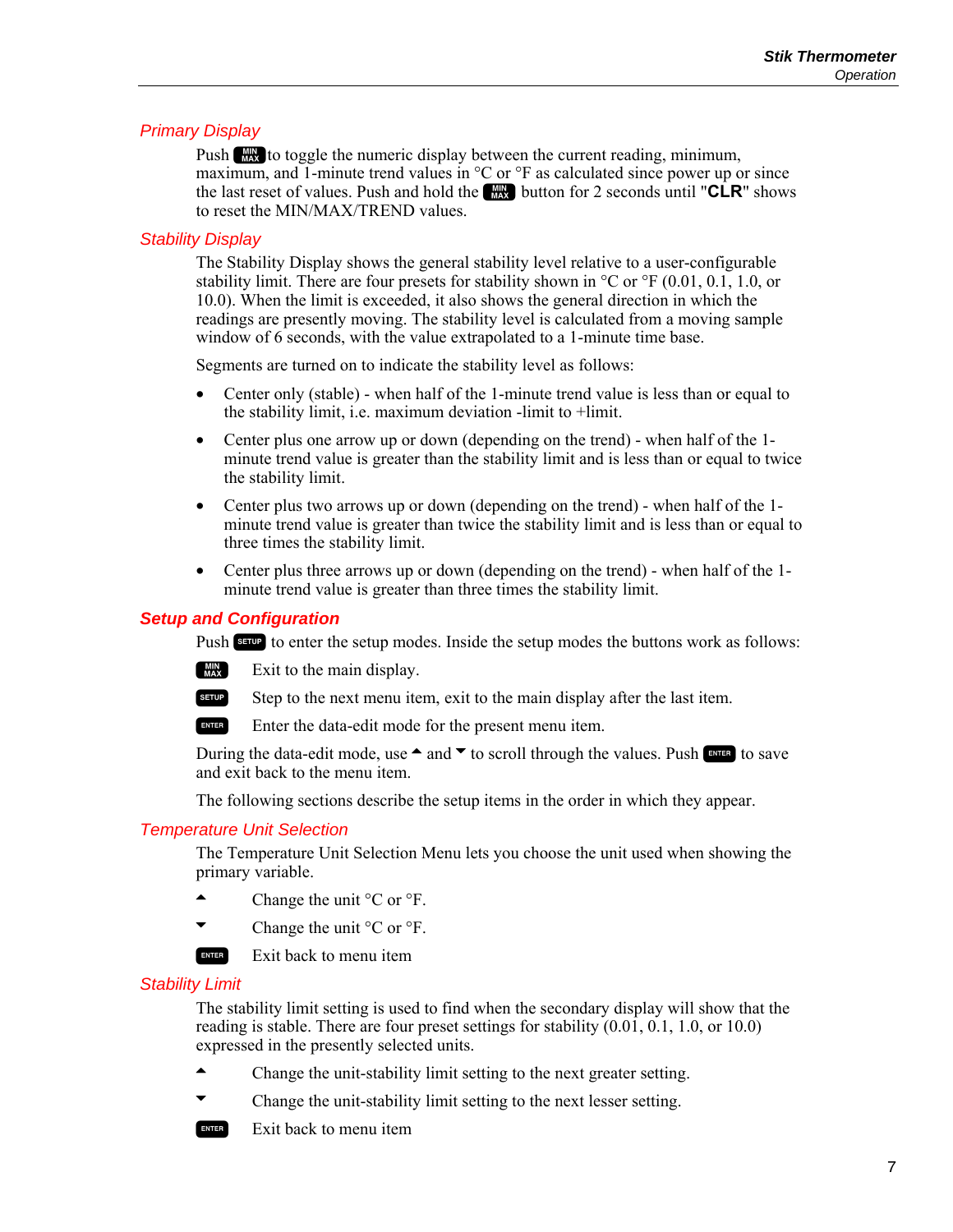#### *Auto-Off Selection*

The Auto-off parameters control when the Product automatically turns off after inactivity on the keypad.

- $\blacktriangle$  Increase the auto-off setting and the primary data field from "OFF" to 1 minute and stopping at 20 minutes.
- Decrease the auto-off setting and the primary data field from 1 minute to "OFF" and stopping at "OFF".



 $Exit back to menu item.$ 

#### *Battery Life*

Initially, the primary data field shows the percentage of remaining battery life. This display can be toggled to show the battery voltage and is constantly updated to show current battery capacity.

Push ENTER to toggle between the two data displays.

#### *Operating Temperature*

This selection shows the operating temperature of the internal electronics in  $^{\circ}$ C or  $^{\circ}$ F.

- $\blacktriangle$  Change the unit  ${}^{\circ}$ C or  ${}^{\circ}$ F.
- Change the unit  $\rm{^{\circ}C}$  or  $\rm{^{\circ}F}$ .

 $Exit back to menu item.$ 

*Note* 

*An "***Overtemp***" warning is shown if the internal electronics temperature is more than 50 °C (122 °F).* 

#### *Damping*

The Damping function is a running average of readings used to filter "noisy" temperature sources. The selections are OFF, 2, 5, or 10 sample average.

- $\blacktriangle$  Change the damp setting to the subsequent item in the list, cycling from the last to the first.
	- Change the damp setting to the previous item in the list, cycling from the first to the last.

 $E$  Exit back to menu item.

#### *Sampling Rate*

The sampling rate calculates how often the Product samples data. The settings are 0.5, 1.0, or 2.0, shown in samples per second.

- $\blacktriangle$  Change the rate setting to the subsequent item in the list, cycling from the last to the first.
- Change the rate setting to the previous item in the list, cycling from the first to the last.

 $E$  Exit back to menu item.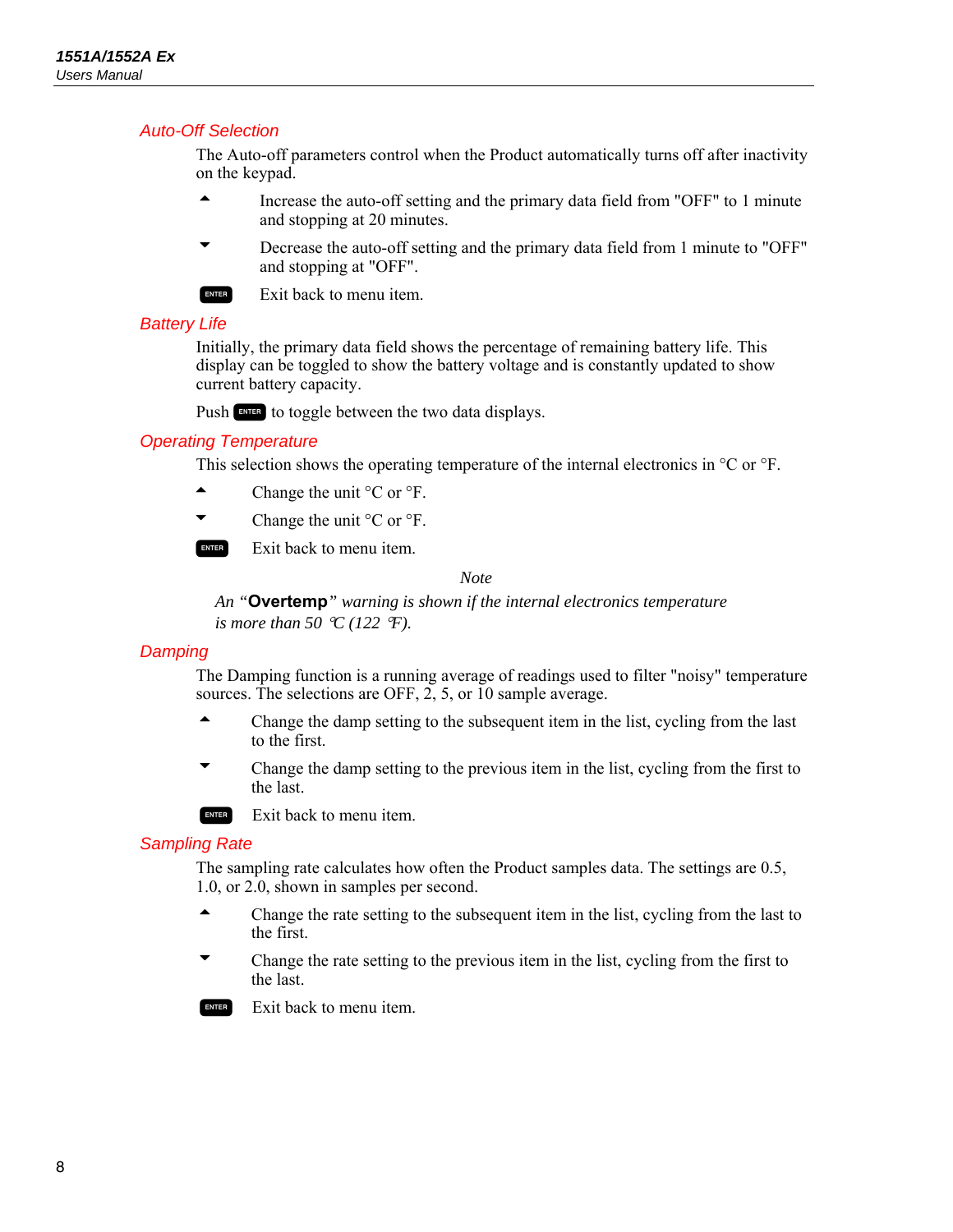#### *Display Resolution*

Display resolution is the number of digits to the right of the decimal point. The settings are 0.1, 0.01, or 0.001.

- $\triangle$  Change the resolution setting to the subsequent item in the list, cycling from the last to the first.
- Change the resolution setting to the previous item in the list, cycling from the first to the last.

 $Exit back to menu item.$ 

#### *RS-232 Communication*

The baud rate can be set to 2400 or 9600.

- $\blacktriangle$  Change the RS-232 communication setting in the list, cycling from the last to the first.
- Change the RS-232 communication setting to the previous item in the list, cycling from the first to the last.
- $Exit back to menu item.$

#### *Ohms Display*

The Primary Display shows the resistance of the sensor. The secondary data field displays "OHMS". ENTER is inactive.

*Note* 

*The Data Logging functions that follow are only functional in Products that were purchased with option Data Logging configuration (e.g. 155X-D-X).* 

#### *Start or Stop Data Logging*

Logging status messages are:

**FULL** the data logging memory is full

**OFF** not presently logging data

**ON** presently logging data

Push ENTER to change the logging status.

Push  $\triangle$  and  $\triangledown$  if not currently logging data, to choose between **START** and **OFF**. If presently logging data, choose between **STOP** and **ON**. The current data logging mode is not changed until **ENTER** is pushed.

ENTER Stop or start data logging.

#### *Display Free Log Memory*

Initially, the primary data field shows the percentage of log memory. This display can be toggled to show the number of free records and is updated continually during data logging to show the current memory capacity.

Push  $\Box$  to toggle between the two data displays.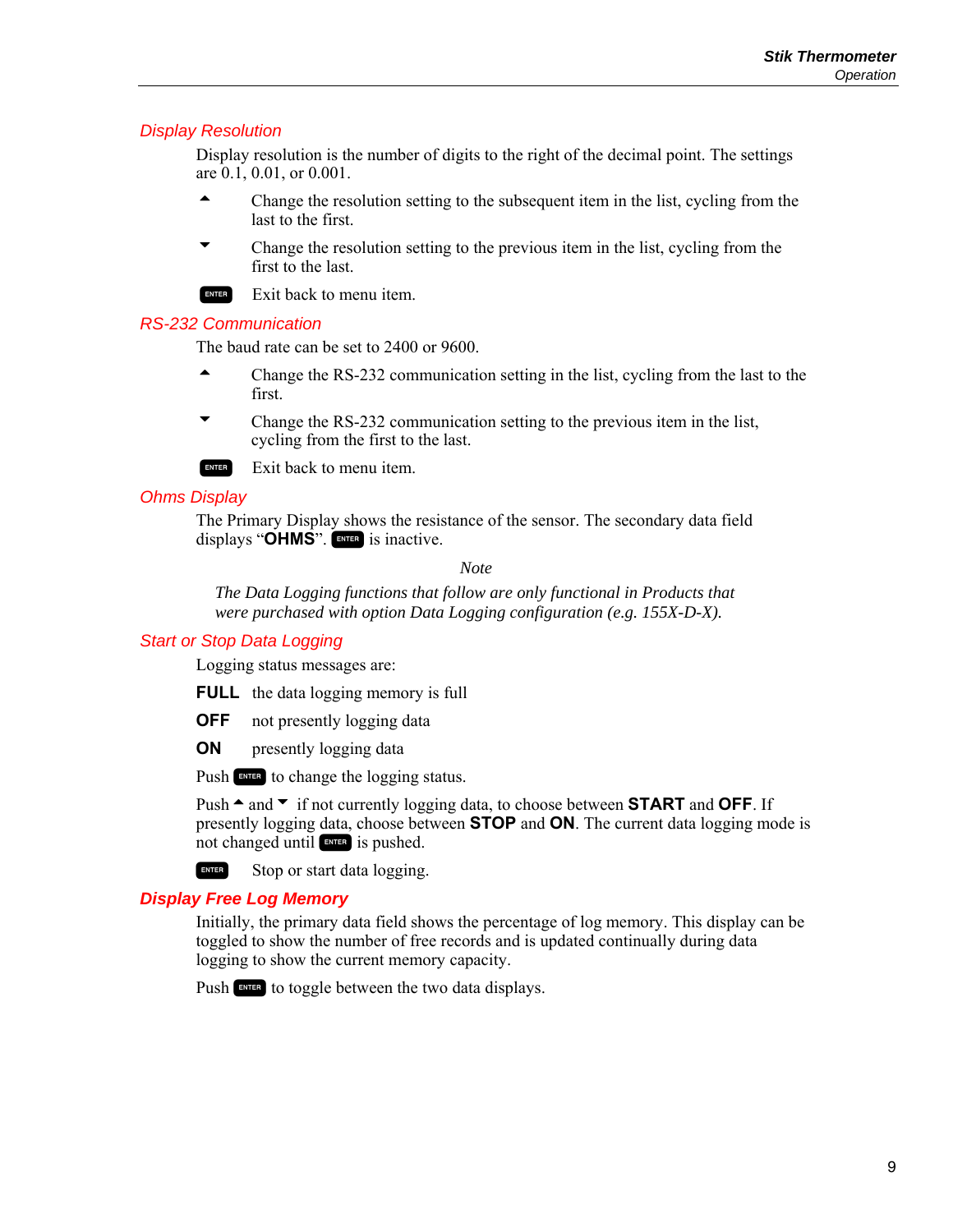#### *Logging Interval*

Push ENTER is ignored if presently logging data.

- Change the logging interval setting to the subsequent item in the list, cycling from the last to the first.
- L Change the logging interval setting to the previous item in the list, cycling from the first to the last.
- ENTER Return to the corresponding menu item.

#### *Send Logged Data*

#### Push **ENTER** to:

- $\textcolor{red}{\bullet}$  or  $\textcolor{red}{\bullet}$  Confirm or cancel the choice to send data.
- ENTER Send or cancel data.
- ENTER is ignored if presently logging data.

#### *Erase Logged Data*

Push ENTER to:

- $\text{For } \infty$  Confirm or cancel the choice to erase logged data.
- ExTER Erase or cancel data erase.
- ENTER is ignored if presently logging data.

## *Maintenance*

#### *Clean the Product*

#### W**Caution**

**To prevent possible damage to the product or to equipment under test, do not use abrasive cleaners. They will damage the case.** 

To clean the Product, use a cloth with a mild cleaning solution.

#### *Battery Replacement*

#### W**Warning**

**To prevent possible explosion, fire, or personal injury:** 

- **Change the batteries only in areas that are not Ex-hazardous.**
- **Replace the batteries when the low battery indicator shows to prevent incorrect measurements.**

#### W**Caution**

**To prevent possible damage to the Product or to equipment under test:** 

- **Remove batteries to prevent battery leakage and damage to the Product if it is not used for an extended period.**
- **Be sure that the battery polarity is correct to prevent battery leakage.**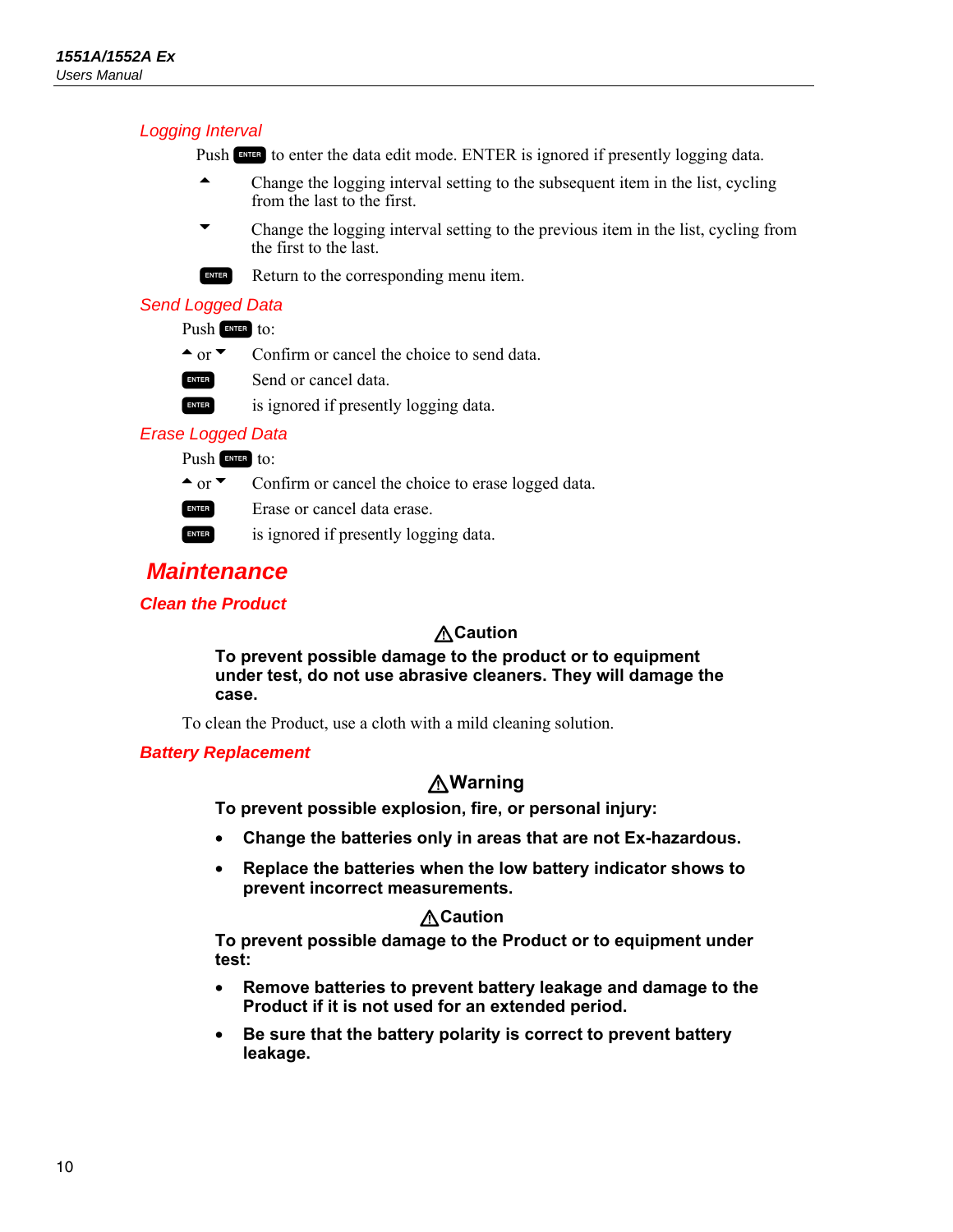To change the batteries, see Figure 4:

- 1. Use a flat-blade screwdriver to loosen the integral battery door screw.
- 2. Remove the battery door to access the three AAA batteries.
- 3. Replace only with approved AAA batteries listed in this document. See Table 3. Any substitution voids the Product safety rating.
- 4. Make sure the battery polarity is correct.
- 5. Replace the battery door and install the screw.



**Figure 4. Battery Replacement**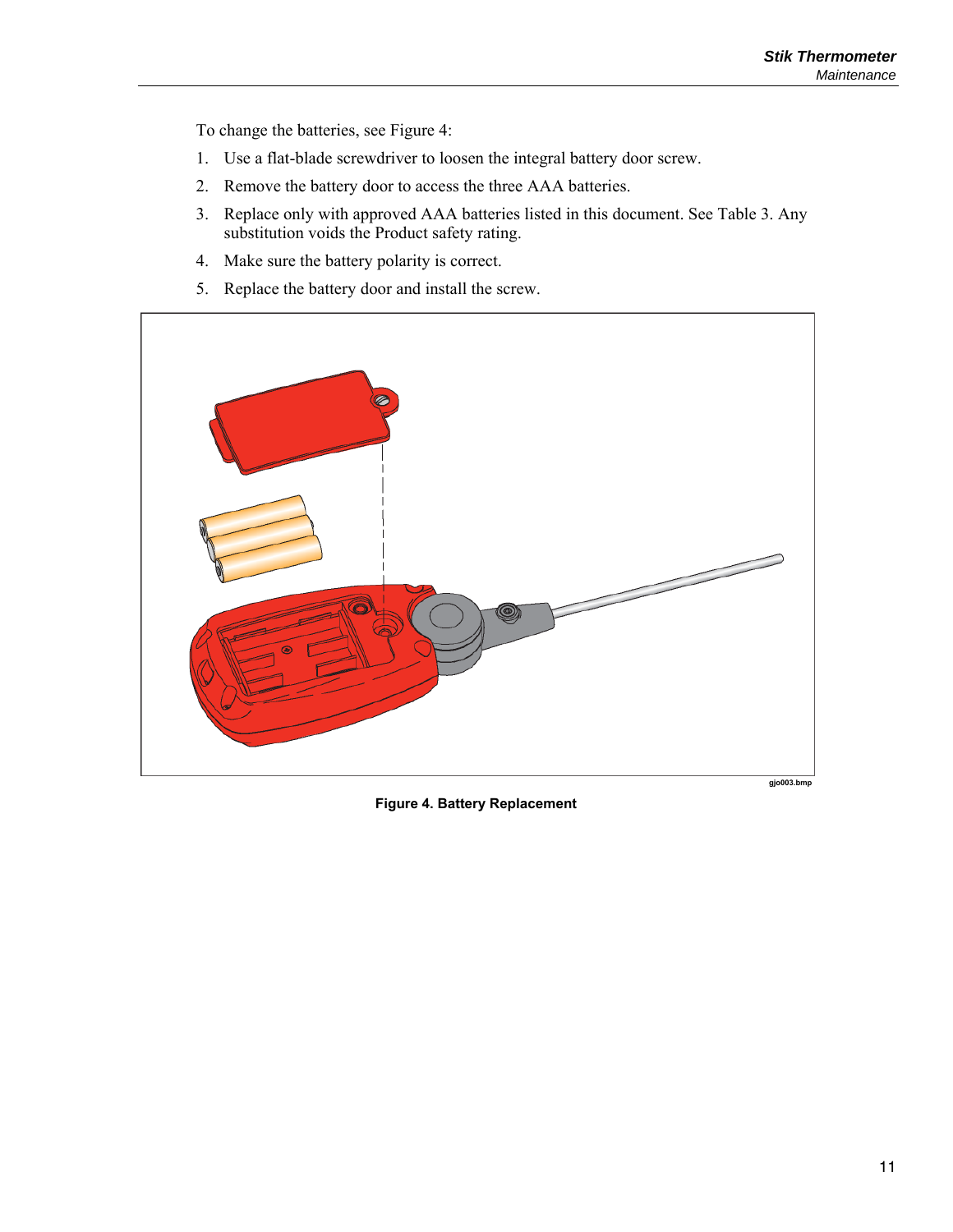|  |  |  | Table 3. Approved Batteries |
|--|--|--|-----------------------------|
|--|--|--|-----------------------------|

| <b>Battery</b>          | <b>Manufacturer</b> | Type    |
|-------------------------|---------------------|---------|
| Alkaline AAA (IEC LR03) | Duracell            | MN2400  |
|                         | Energizer           | E92VP   |
|                         | Panasonic           | LR03WXA |

#### *Battery Life*

Battery life is approximately 300 hours (12.5 days) of continuous operation with the backlight off. A low-battery icon  $(\Box \bullet)$  shows in the lower right of the display when battery level is low. Replace batteries per recommendations found in the specifications section of this manual.

#### *Calibration*

For calibration information, refer to the Calibration Manual.

## *SCPI Commands*

This section explains the 1551A Ex/1552A Ex (Product) remote SCPI commands.

## *Remote Communications*

#### *RS-232 Port Operation*

The RS-232 configuration is fixed as follows:

- 8 data bits
- $\bullet$  1 stop bit
- no parity
- Xon/Xoff flow control
- End of line is CR (ASCII 13)

The baud rate is 9600 by default but may be changed to 2400.

#### *Command Summary*

Commands that allow a setting to be set usually have a query form ending with a question mark. For example:

| UNIT:TEMP C | Sets the unit to degrees Celsius. |
|-------------|-----------------------------------|
|-------------|-----------------------------------|

UNIT:TEMP? Returns the unit of measurement.

See Table 4 for an alphabetical list of all SCPI Commands.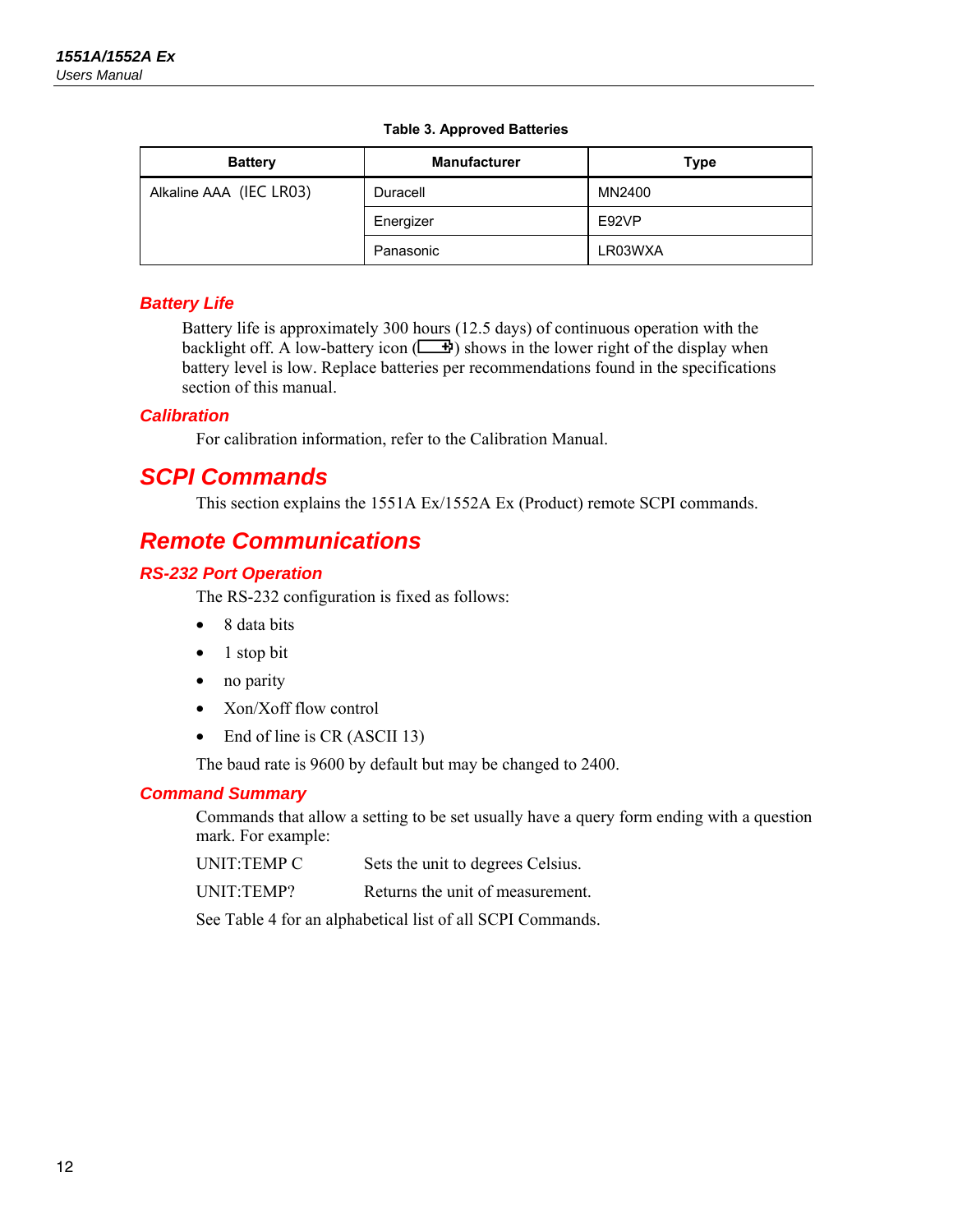| Command                                                   | <b>Command Explanation</b>                                                                                                                                                                                                                                                                                                                                                                                                                           |
|-----------------------------------------------------------|------------------------------------------------------------------------------------------------------------------------------------------------------------------------------------------------------------------------------------------------------------------------------------------------------------------------------------------------------------------------------------------------------------------------------------------------------|
| *IDN?                                                     | Returns the instrument identification string that<br>indicates the manufacturer, model number, serial<br>number, and code firmware version.                                                                                                                                                                                                                                                                                                          |
| CAL:DEV:DATE<br><year>,<month>,<day></day></month></year> | Sets the last calibration date for the device. The<br><year> parameter is a four-digit number, 2000 to<br/>2099. The <month> parameter is a one or two-<br/>digit number, 1 to 12. The <day> parameter is a<br/>one or two-digit number, 1 to 31. This command<br/>is password protected.</day></month></year>                                                                                                                                       |
| CAL:DEV:SI ON OFF                                         | Sets the SI units lock. The parameter is either<br>OFF or ON. This command is password<br>protected.                                                                                                                                                                                                                                                                                                                                                 |
| CAL:USER:ADJ <n> <value></value></n>                      | Sets the adjustment at one of the calibration<br>temperature points for a manual calibration.<br>Number <n> specifies the low-temperature<br/>calibration point (1), mid-range calibration point<br/>(2), or high-temperature calibration point (3). The<br/>parameter <value> is the temperature adjustment<br/>in degrees Celsius. This command is password<br/>protected.</value></n>                                                             |
| CAL:USER:LOW <temp></temp>                                | Automatically calibrates the low range of the<br>Product. The probe temperature must be held at<br>a constant, known temperature near the low end<br>of the range. The <temp> value is the<br/>temperature in degrees Celsius or Fahrenheit<br/>that the Product should be displaying after it is<br/>calibrated. This command is password protected.<br/>The Product temperature units must match the<br/>units of the <temp> value.</temp></temp>  |
| CAL:USER:HIGH <temp></temp>                               | Automatically calibrates the high range of the<br>product. The probe temperature must be held at<br>a constant, known temperature in degrees<br>Celsius or Fahrenheit near the high end of the<br>range. The <temp> value is the temperature that<br/>the Product should be displaying after it is<br/>calibrated. This command is password protected.<br/>The Product temperature units must match the<br/>units of the <temp> value.</temp></temp> |
| CAL:USER:TEMP <n> <temp></temp></n>                       | Sets one of the calibration temperature points for<br>a manual calibration. Number <n> specifies the<br/>low-temperature calibration point (1), mid-range<br/>calibration point (2), or high-temperature<br/>calibration point (3). The parameter <temp> is the<br/>temperature of the calibration point in degrees<br/>Celsius. This command is password protected.</temp></n>                                                                      |

#### **Table 4. List of All Commands**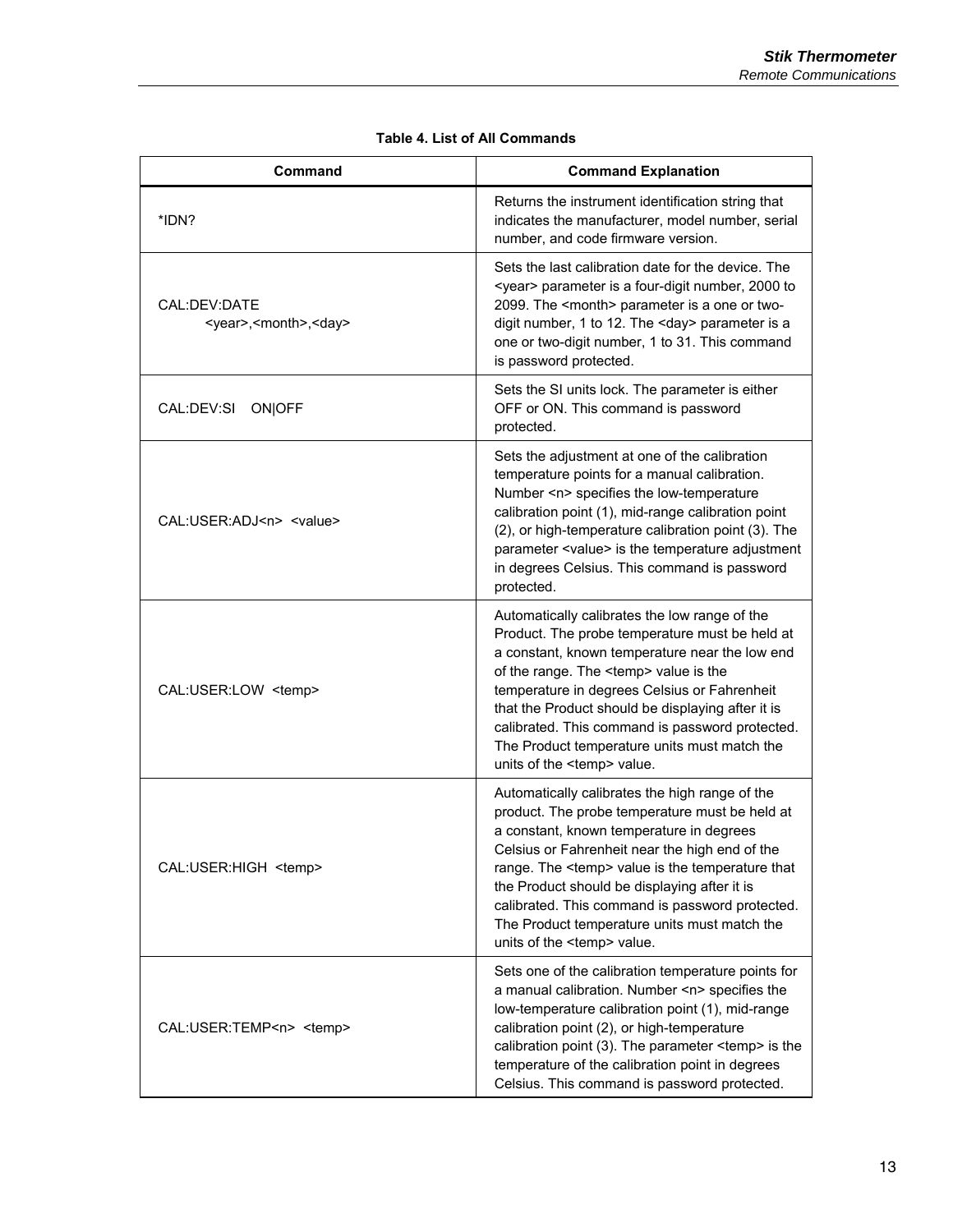| Command                     | <b>Command Explanation</b>                                                                                                                                                                                                                                                                                                                                                                                                            |
|-----------------------------|---------------------------------------------------------------------------------------------------------------------------------------------------------------------------------------------------------------------------------------------------------------------------------------------------------------------------------------------------------------------------------------------------------------------------------------|
| CAL:USER:ZERO <temp></temp> | Automatically calibrates the center of the range of<br>the product. The probe temperature must be held<br>at a constant, known temperature near 0 °C. The<br><temp> value is the temperature in degrees<br/>Celsius or Fahrenheit that the Product should be<br/>displaying after it is calibrated. This command is<br/>password protected. The Product temperature<br/>units must match the units of the <temp> value.</temp></temp> |
| CALC:AVER:CLE               | Resets the minimum and maximum to the<br>present reading, and clears the stability trend<br>history.                                                                                                                                                                                                                                                                                                                                  |
| CALC:AVER <n>:DATA?</n>     | Returns the value of a statistical calculation. The<br>AVER suffix, <n>, specifies the calculation type<br/>as follows:<br/>1<br/>Maximum<br/><math>\overline{2}</math><br/>Minimum<br/>3<br/>Trend<br/>Maximum is returned if no suffix number is given.</n>                                                                                                                                                                         |
| CALC:CONV:TEST? <res></res> | Returns the calculated temperature in Celsius for<br>the given sensor reading, or "0.0, OL" if the result<br>is out of range. The parameter <res> is the<br/>sensor reading in ohms.</res>                                                                                                                                                                                                                                            |
| FETC?                       | Returns the last measurement in units according<br>to the UNIT:TEMP setting. If there is no valid<br>measurement available the response is "0.0, OL".                                                                                                                                                                                                                                                                                 |
| SENS:DATA:OHMS?             | Returns the present ohms reading. The response<br>is expressed in ohms. If there is no valid<br>measurement available the response is "0.0, OL".                                                                                                                                                                                                                                                                                      |
| STAT:MEAS?                  | Reads and clears the Measurement Event<br>Register, indicating whether a new measurement<br>is available to be read. Returns "1" if a new<br>measurement has occurred since the previous<br>command, and "0" otherwise.                                                                                                                                                                                                               |
| SYST:ERR?                   | Returns a system error message if any are<br>present in the system error queue. Otherwise it<br>returns "0,"No error"'.                                                                                                                                                                                                                                                                                                               |
| SYST:PASS:CDIS              | Disables access to password-protected<br>commands.                                                                                                                                                                                                                                                                                                                                                                                    |

#### **Table 4. List of All Commands (cont.)**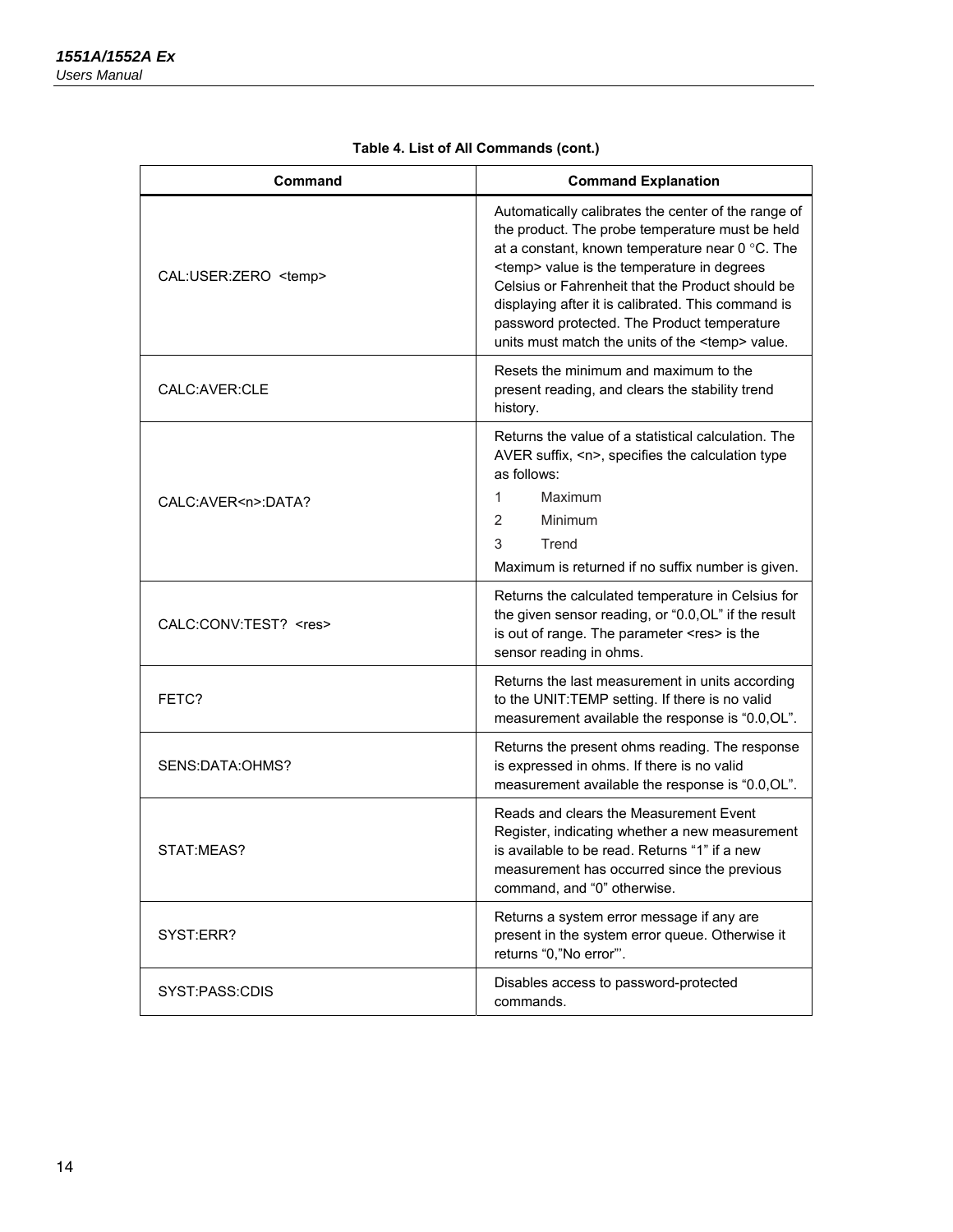| Command                     | <b>Command Explanation</b>                                                                                                                                                                                                                                                                                                                                                                                          |
|-----------------------------|---------------------------------------------------------------------------------------------------------------------------------------------------------------------------------------------------------------------------------------------------------------------------------------------------------------------------------------------------------------------------------------------------------------------|
| SYST:PASS:CEN <pass></pass> | Enables access to password-protected<br>commands. The <pass> parameter is the current<br/>password. The original password is "1234".</pass>                                                                                                                                                                                                                                                                         |
| SYST:PASS:CFN:STAT?         | Returns the present state of password protection.<br>The response is "1" if access to password-<br>protected settings is allowed, or "0" if they are<br>locked. Access is always disabled after the power<br>is switched off.                                                                                                                                                                                       |
| SYST:PASS:NEW <pass></pass> | Sets new password. The <pass> parameter is the<br/>new password. It can be up to 10 characters in<br/>length and can include any upper or lower case<br/>letters, numeric digits, and the underscore(' ').<br/>Lower case letters are automatically converted to<br/>upper case upon receipt and returned as upper<br/>case in any related query commands.<br/><b>IMPORTANT: Do not forget the password.</b></pass> |
| UNIT:TEMP <unit></unit>     | Sets the temperature unit to degrees Celsius or<br>Fahrenheit. The <unit> parameter is C for Celsius<br/>or F for Fahrenheit. If the SI unit lock is ON, only<br/>Celsius is allowed.</unit>                                                                                                                                                                                                                        |

#### **Table 4. List of All Commands (cont.)**

## *RS-232 Interface*

## W**Warning**

#### **To prevent possible explosion, fire, or personal injury, the RS-232 interface must not be used in hazardous areas.**

An RS-232 interface is standard on the Product. Serial communication can be used for configuration, calibration, and to move measurement data from the Product. An RS-232 cable is included with data logging software purchase.